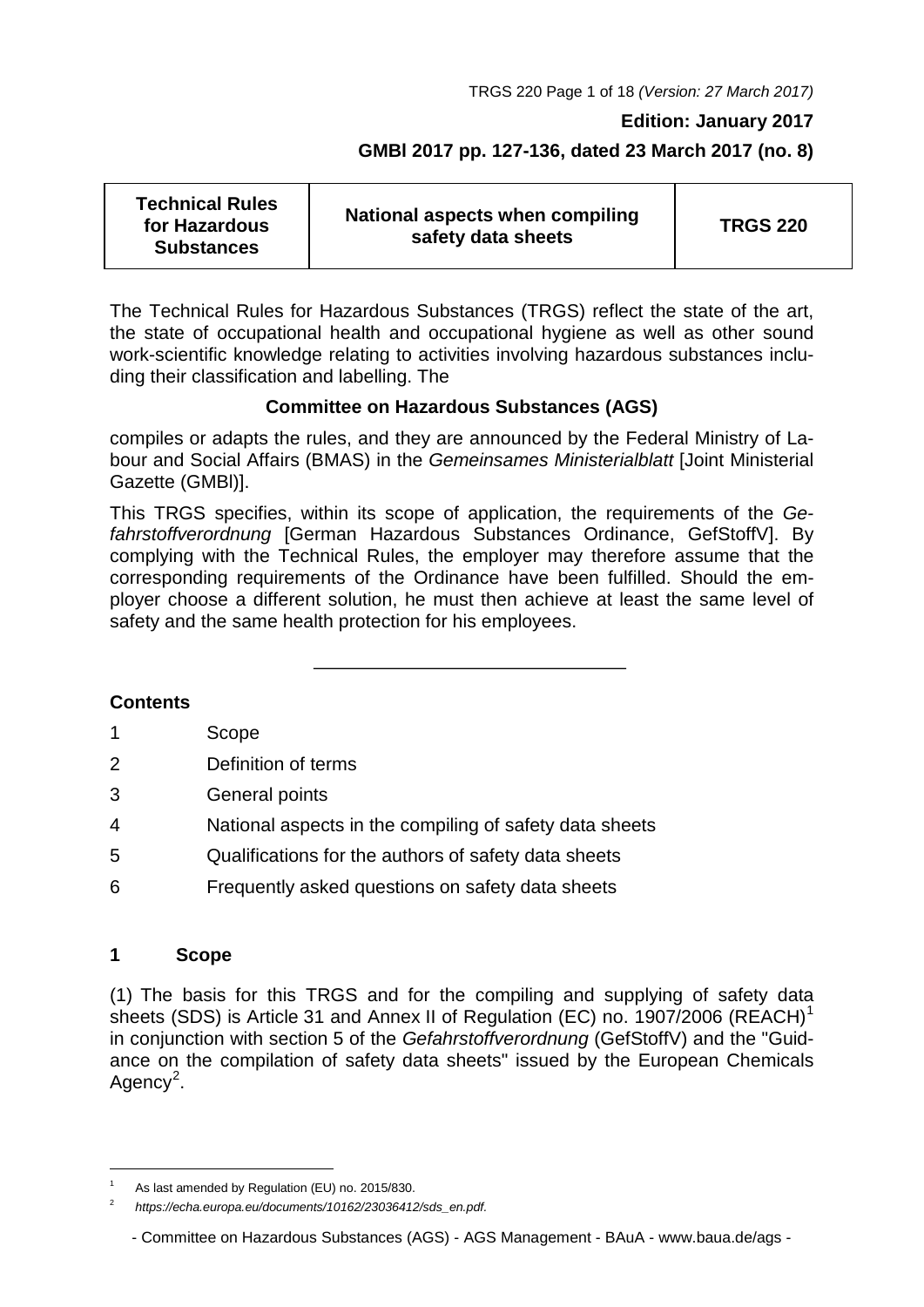(2) This TRGS supplements the "Guidance on the compilation of safety data sheets" issued by the European Chemicals Agency, incorporating national requirements that apply when substances or mixtures are placed on the market in Germany.

## **2 Definition of terms**

The terms used in the German original of this TRGS are as defined in the *Begriffsglossar zu den Regelwerken der Betriebssicherheitsverordnung (BetrSichV), Biostoffverordnung (BioStoffV) und der Gefahrstoffverordnung (GefStoffV)* glossary issued by the Committee for Industrial Safety (ABS), the Committee for Biological Agents (ABAS) and the Committee on Hazardous Substances (AGS).<sup>[3](#page-1-0)</sup>

## **3 General points**

## **3.1 Guidance on the compilation of SDS**

The compilation of SDS on the basis of REACH is detailed described in the "Guidance on the compilation of safety data sheets" issued by the European Chemicals Agency**.** The ECHA Guidance does not, however, cover all national provisions. This TRGS thus provides guidance to help the authors and users of SDS take account of the applicable national requirements.

## **3.2 Substances and mixtures pursuant to TRGS 905 and TRGS 907**

SDS for substances listed in TRGS 905 "List of substances that are carcinogenic, mutagenic or toxic for reproduction" or TRGS 907 "List of sensitising substances and activities involving sensitising substances" and mixtures that contain such substances must indicate the effects of said substances and mixtures. This information should be provided in sections 2, 11 and 15. Where required, the necessary information on safe use should also be included in sections 7 and 8.

## **3.3 Activities or procedures pursuant to TRGS 906**

SDS for substances and mixtures must also indicate activities and procedures that are listed in TRGS 906 "List of carcinogenic activities or processes according to article 3 paragraph 2 no. 3 of the Hazardous Substances Ordinance". The information should be provided in section 15; information on safe use should if applicable also be provided in sections 7 and 8.

## **3.4 Additional duty of disclosure**

If the information on impurities or additives provided on the label or in the SDS of a substance or the information provided on the label or in the SDS of a mixture is not sufficient to allow the correct classification of new mixtures produced from these substances or mixtures, the supplier of the substance or mixture has a duty to provide, on request and without delay, all information required for correct classification of said new mixtures.

<span id="page-1-0"></span><sup>3</sup> *<http://www.baua.de/de/Themen-von-A-Z/Gefahrstoffe/Glossar/Glossar.html>*

<sup>-</sup> Committee on Hazardous Substances (AGS) - AGS Management - BAuA - [www.baua.de/ags -](http://www.baua.de/ags)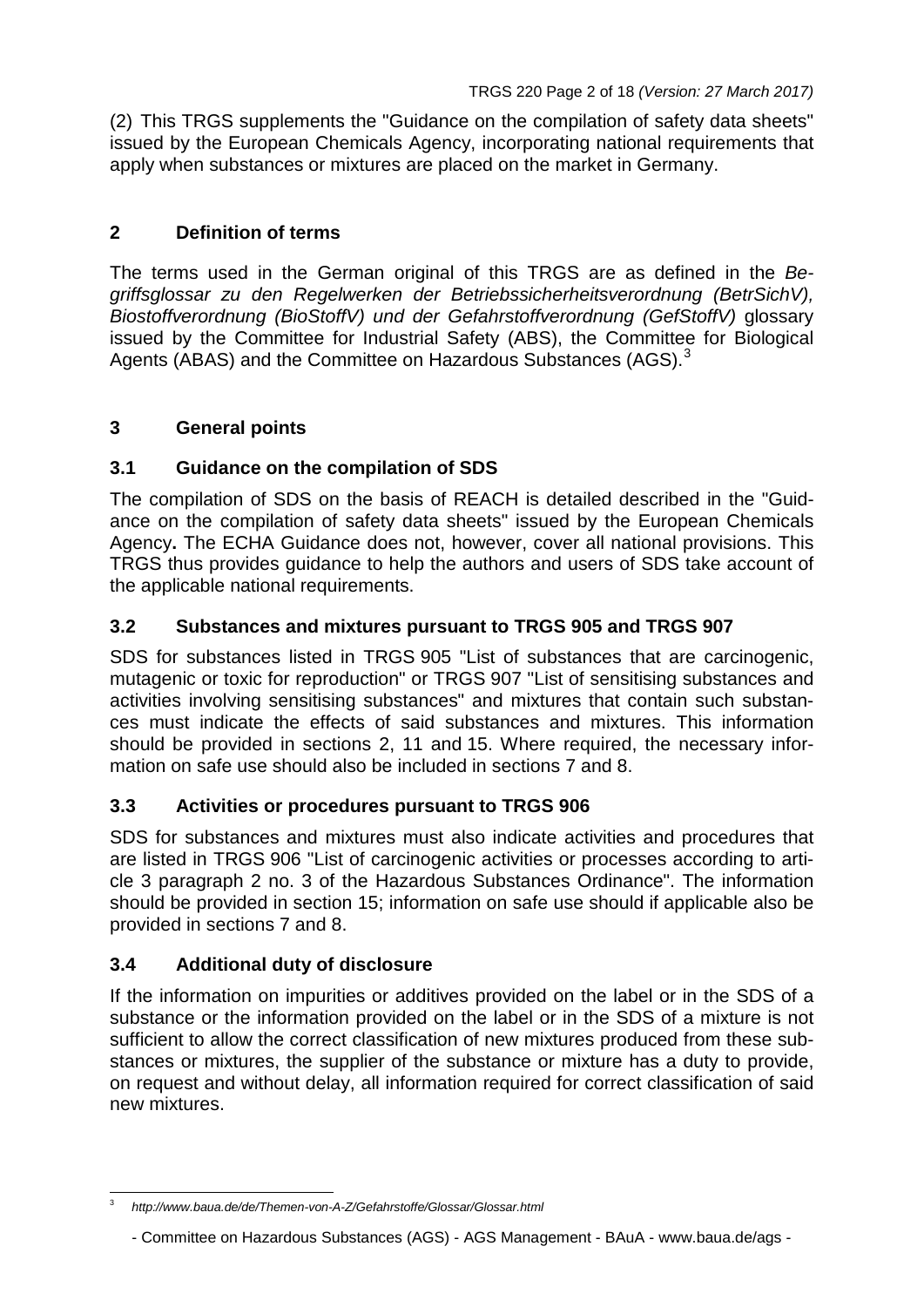## **3.5 Language of the SDS**

Safety data sheets for substances and mixtures that are placed on the market in Germany must be written in German.

## **4 National aspects when compiling safety data sheets**

## **4.1 Section 1: Identification of the substance/mixture and of the company / undertaking**

4.1.1 SDS subsection 1.4: Emergency telephone number

(1) Germany does not currently have an official advisory body to provide an emergency information service. A company emergency telephone number can therefore be specified in section 1.[4](#page-2-0) of the  $SDS<sup>4</sup>$ .

#### Example:

| 1.4 Emergency telephone | Plant fire brigade XXXXXX |
|-------------------------|---------------------------|
| number                  |                           |

If the emergency telephone number is not available around the clock, this must be indicated in the SDS.<sup>[5](#page-2-1)</sup>

#### Example:

| 1.4 Emergency telephone | XXXXXX  only available Mon. to Fri. between 8:00 and 17:00 |
|-------------------------|------------------------------------------------------------|
| number                  |                                                            |

(2) The emergency information service can also be provided by a competent service provider[6](#page-2-2) . In Germany, the service is usually provided by *Giftinformationszentren* (GIZ) on the basis of a contractual fee agreement. If this is this case, the telephone number of the GIZ should be specified in the SDS. The use of services is governed by the terms of the agreement.<sup>[7](#page-2-3)</sup>

Example:

| 1.4 Emergency telephone | Poison emergency number City XXXXXX  (24 h, Mon. - Sun.) |
|-------------------------|----------------------------------------------------------|
| number                  |                                                          |

## **4.2 SDS section 2: Hazards identification**

(1) Section 2 should set out the classification of the substance or mixture in accordance with Regulation (EC) no. 1272/2008 (CLP).

(2) Pursuant to section 4 par 3 *Gefahrstoffverordnung*, classification must also comply with the rules and findings published in section 20 par. 4 *Gefahrstoffverordnung*. These include the rules and findings from the AGS that are published as TRGS 905

<sup>4</sup> A company emergency telephone number must ensure immediate, competent emergency medical advice in German.

<span id="page-2-1"></span><span id="page-2-0"></span><sup>&</sup>lt;sup>5</sup> This option should only be used in exceptional cases as accidents with chemical substances and mixtures can occur outside working hours.

<span id="page-2-2"></span><sup>&</sup>lt;sup>6</sup> See "Guidance on the compilation of safety data sheets", version 3.1 - November 2015, 3.1, no. 1.4; *[http://echa.europa.eu/documents/10162/13643/sds\\_de.pdf](http://echa.europa.eu/documents/10162/13643/sds_de.pdf)*

<span id="page-2-3"></span><sup>7</sup> List of *Giftnotrufzentrale* emergency telephone numbers: *[http://www.bfr.bund.de/cm/343/verzeichnis-der](http://www.bfr.bund.de/cm/343/verzeichnis-der-giftinformationszentren.pdf)[giftinformationszentren.pdf](http://www.bfr.bund.de/cm/343/verzeichnis-der-giftinformationszentren.pdf)* and *[https://www.giz-nord.de/cms/index.php/giftnotrufliste-lang.html](http://www.bfr.bund.de/cm/343/verzeichnis-der-giftinformationszentren.pdf)*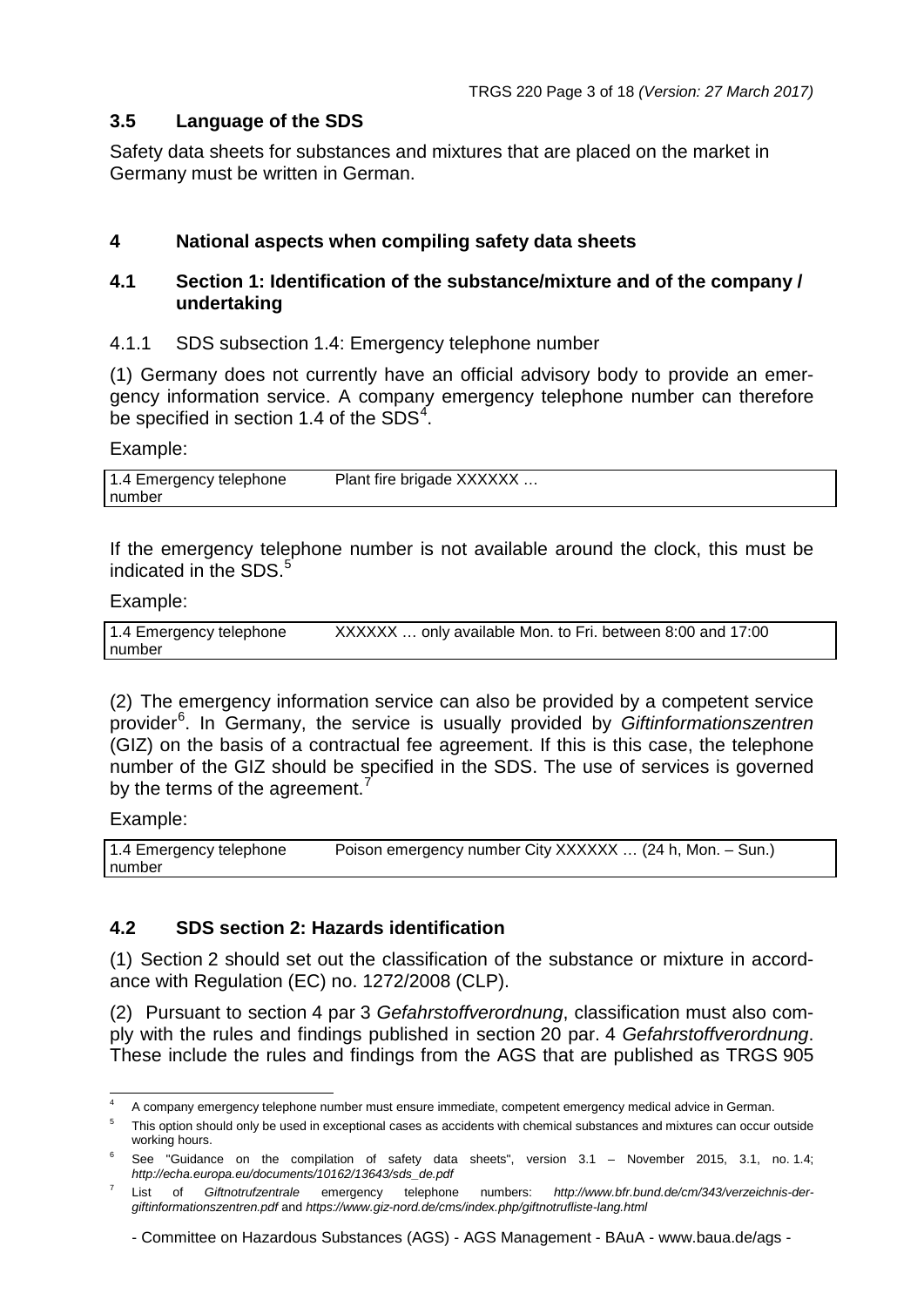and TRGS 907 in the *Gemeinsames Ministerialblatt* ministerial gazette and are avail-able on the website<sup>[8](#page-3-0)</sup> of the Federal Institute for Occupational Safety and Health (BAuA).

(3) Appendix 1 TRGS 907 contains a list of substances and groups of substances that have, on the basis of reliable scientific, evidence been found to have respiratory or skin sensitising effects but which have not to date been classified as sensitisers in Annex VI CLP. When identifying and examining available information on substances pursuant to Article 5 CLP, the manufacturer, importer or downstream user must, however, pursuant to section 4 par 2 GefStoffV, examine the underlying data for classification as a respiratory sensitiser (Sa) or skin sensitiser (Sh) pursuant to Appendix 1 TRGS 907 (see grounds for classification of the substance as a sensitiser) and if applicable include relevant information in the SDS.

(4) The same applies accordingly for the carcinogenicity, germ cell mutagenicity and reproductive toxicity of a substance pursuant to TRGS 905.

(5) The publications of the *Deutsche Forschungsgemeinschaft e. V.* (DFG), in parti-cular the list of MAK and BAT values<sup>[9](#page-3-1)</sup>, contain information on classification that is to be considered as reliable scientific evidence in the establishment and assessment of relevant available information. TRGS 900 "Occupational exposure limits" and the list of MAK and BAT values contain information on substances that can be absorbed into the skin (H), respiratory sensitisers (Sa), skin sensitisers (Sh) and respiratory and skin sensitisers (Sah).

(6) To ensure clear and transparent classification, the procedure used for a given classification endpoint should be stated together with the classification in section 2. Alternatively, the classification procedure can also be specified in section 16. The specific concentration limit (SCL) for a substance should also be indicated in the same way as recommended for M-factors (pursuant to ECHA Guidance on the compilation of safety data sheets).

<span id="page-3-1"></span><span id="page-3-0"></span><sup>8</sup> See *<http://www.baua.de/de/Themen-von-A-Z/Gefahrstoffe/TRGS/TRGS.html>*

<sup>9</sup> *[http://www.dfg.de/dfg\\_profil/gremien/senat/gesundheitsschaedliche\\_arbeitsstoffe/](http://www.baua.de/de/Themen-von-A-Z/Gefahrstoffe/TRGS/TRGS.html)*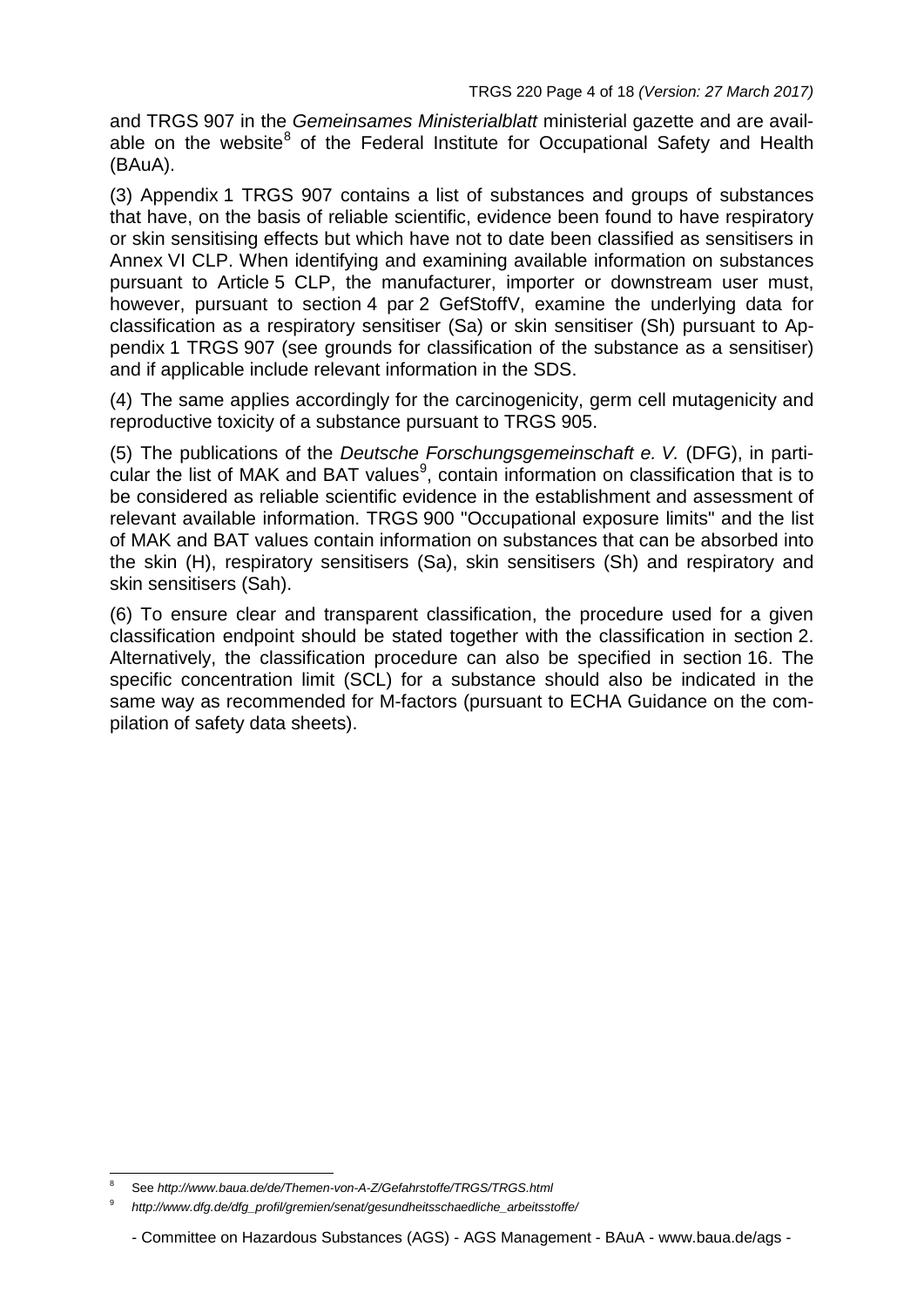- Classification<br>Pursuant to CLP Classification procedure<sup>[10](#page-4-1)</sup> | SCL or M-factor Flam. Liq. 2; H225 **On the basis of test data** Acute Tox. 4: H332 | On the basis of test data Acute Tox. 4; H312 Experience from practice/in people Acute Tox. 4; H302 List classification pursuant to Annex VI CLP checked Skin Corr. 1B; H314 On the basis of test data Skin Corr. 1B; H314: C  $\geq 0.6$  % Skin Irrit. 2; H315:  $0.06\% \le C < 0.6\%$ Eye Irrit. 2; H319:  $0.06 \% \le C < 0.6 \%$ Skin Sens. 1; H317 | TRGS 907, reliable scientific evidence Aquatic Acute 1; H400 <br> On the basis of test data M=10 Aquatic Chronic 2; H411 On the basis of test data
- <span id="page-4-0"></span>(7) Example of substance classification information:

(8) Example of mixture classification information:

| Classification<br>pursuant to CLP | Classification procedure <sup>10</sup>                  | <b>SCL or M-factor</b>             |
|-----------------------------------|---------------------------------------------------------|------------------------------------|
| Flam. Liq. 2; H225                | On the basis of test data                               |                                    |
| Acute Tox. 4; H332                | Calculation method                                      |                                    |
| Acute Tox. 4; H312                | Calculation method                                      |                                    |
| Acute Tox. 4; H302                | Calculation method                                      |                                    |
| Skin Corr. 1B; H314               | Bridging principle: "Substantially<br>similar mixtures" | Skin Corr. 1B; H314: $C \ge 7.0$ % |
|                                   |                                                         | Skin Irrit. 2; H315:               |
|                                   |                                                         | $5.0\% \le C < 7.0\%$              |
|                                   |                                                         | Eye Irrit. 2; H319:                |
|                                   |                                                         | $5.0\% \le C < 7.0\%$              |
| Aquatic Chronic 3; H412           | Bridging principle:                                     | Aquatic Chronic 3, H412:           |
|                                   | "Interpolation within one toxicity<br>category"         | $C \ge 63 \%$                      |

# **4.3 SDS section 7: Handling and storage**

4.3.1 SDS subsection 7.2 Conditions for safe storage, including any incompatibilities

This section of the SDS should include supplementary information on the substance or mixture in the national storage class system. The storage class [*Lagerklasse*] is to be defined on the basis of TRGS 510 "Storage of hazardous substances in nonstationary containers". The storage class provides information on the bans or re-strictions on storing substances together, for example.<sup>[11](#page-4-2)</sup>

Can also be provided in section 16; otherwise,add "Note: Please see Section 2.1 (Classification).

<span id="page-4-2"></span><span id="page-4-1"></span><sup>&</sup>lt;sup>11</sup> The storage class pursuant to TRGS 510 can also be specified with the national regulations in section 15.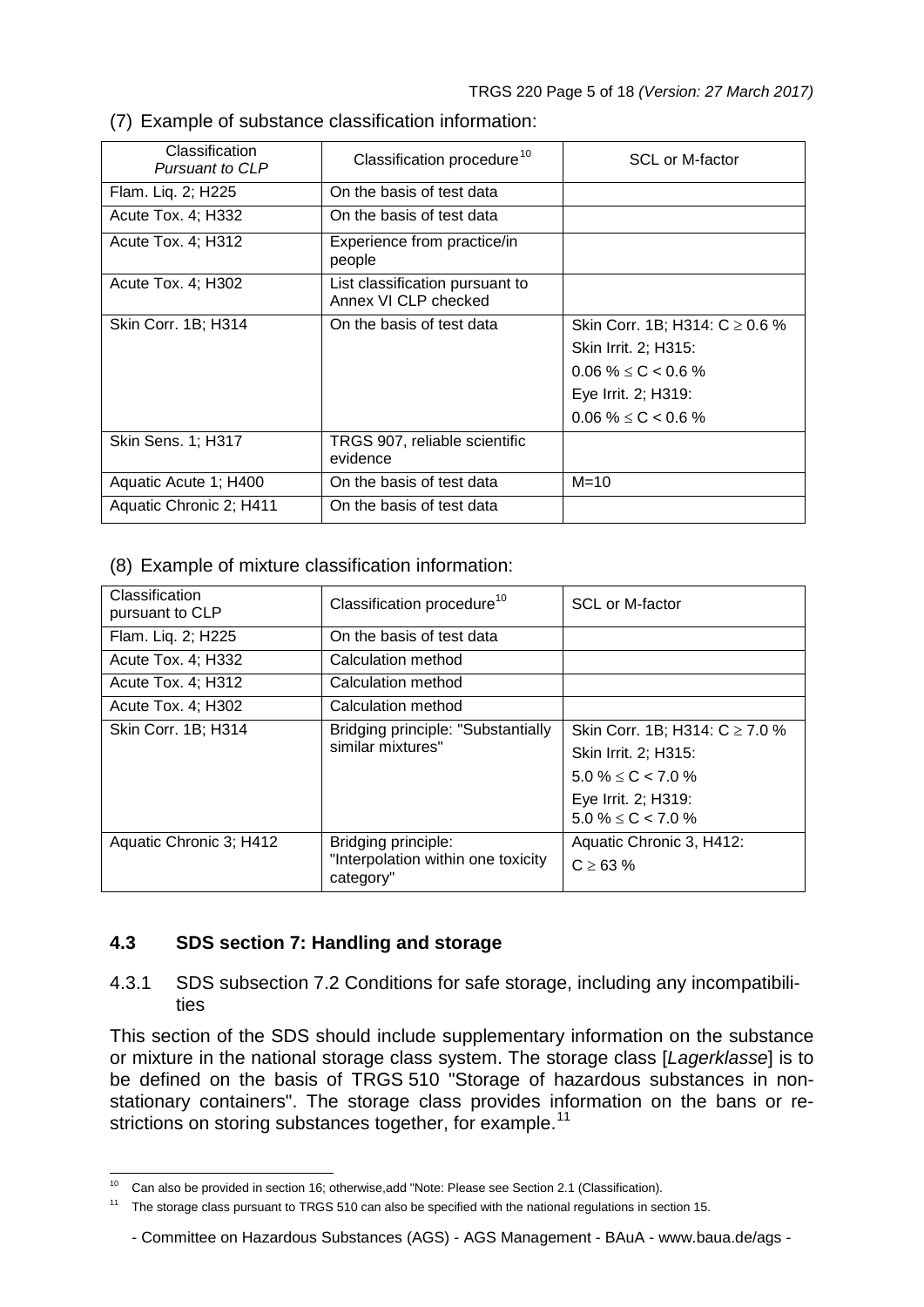Examples of information in the SDS:

| Information on combined storage |                                             |
|---------------------------------|---------------------------------------------|
| Storage class (TRGS 510):       | Storage class 8B (non-combustible corrosive |
|                                 | substance)                                  |

## 4.3.2 SDS subsection 7.3 Specific end use(s)

There is a wide range of information at a national level including advice, recommendations and measures to ensure the safe use of end products i.e. substances and mixtures designed for specific end uses. This information can be referenced in subsection 7.3 of the safety data sheet.

## 4.3.2.1 Technical Rules for Hazardous Substances (TRGS)

(1) TRGS 420 set out procedural and substance-specific criteria (VSK). For defined activities with hazardous substances, procedural and substance-specific criteria set out practical requirements for the employer for risk assessments and detail suitable protective measures and rules for monitoring their effectiveness.

(2) Further job-specific and substance-specific requirements are set out in the "500" set of Technical Rules, for example TRGS 512 "Fumigations", TRGS 513 "Working with sterilisers using ethylene oxide and formaldehyde" ["*Tätigkeiten an Sterilisatoren mit Ethylenoxid und Formaldehyd*"] and TRGS 523 "Pest control using highly toxic, toxic and health hazardous substances and preparations".

(3) Certain other TRGS also contain specific requirements such as wording for the SDS. These include TRGS 611 "Restrictions on the use of water-miscible or watermixed cooling lubricants whose use can result in the formation of N-nitrosamines" and TRGS 430 "Isocyanates – Risk assessment and protective measures".

1. Pursuant to number 5.5. par 12 of TRGS 611 "Restrictions on the use of watermiscible or water-mixed cooling lubricants whose use can result in the formation of N-nitrosamines", the manufacturer must include the following warning in the safety data sheet of the cooling lubricant:

"This cooling lubricant must only be used under the conditions laid down in Numbers 4.4 and 5.5 of Technical Rule 611. Contact the manufacturer to inquire about available knowledge."<sup>[12](#page-5-0)</sup>

2. Number 2 par 2 TRGS 430 "Isocyanates – Risk assessment and protective measures" requires a special product-specific exposure assessment value (EBW) important for activities with polymeric isocyanates to be included in the SDS  $13'$  $13'$ . Alongside the exposure assessment value, the manufacturer has also to provide information on the NCO content and polymer content in the SDS (Appendix 2 Number 2.1 par 4 TRGS 430). The exposure assessment value should be specified in section 8.1 of the SDS (Annex II REACH no. 8.1.1.3 "any other national occupational exposure limit values").

<span id="page-5-1"></span><span id="page-5-0"></span>i.e. requirement for regular N-nitrosamine measurement in used water-mixed cooling lubricant containing secondary amines.

<sup>13</sup> Explanation: The exposure assessment value is particularly important for spray applications (paint, varnish and glue). It is to be calculated in the light of the lower toxic potential of polymeric isocyanates as compared to monomeric diisocyanates in accordance with Appendix 2 no. 2.3 TRGS 430. The exposure assessment value is always product-based.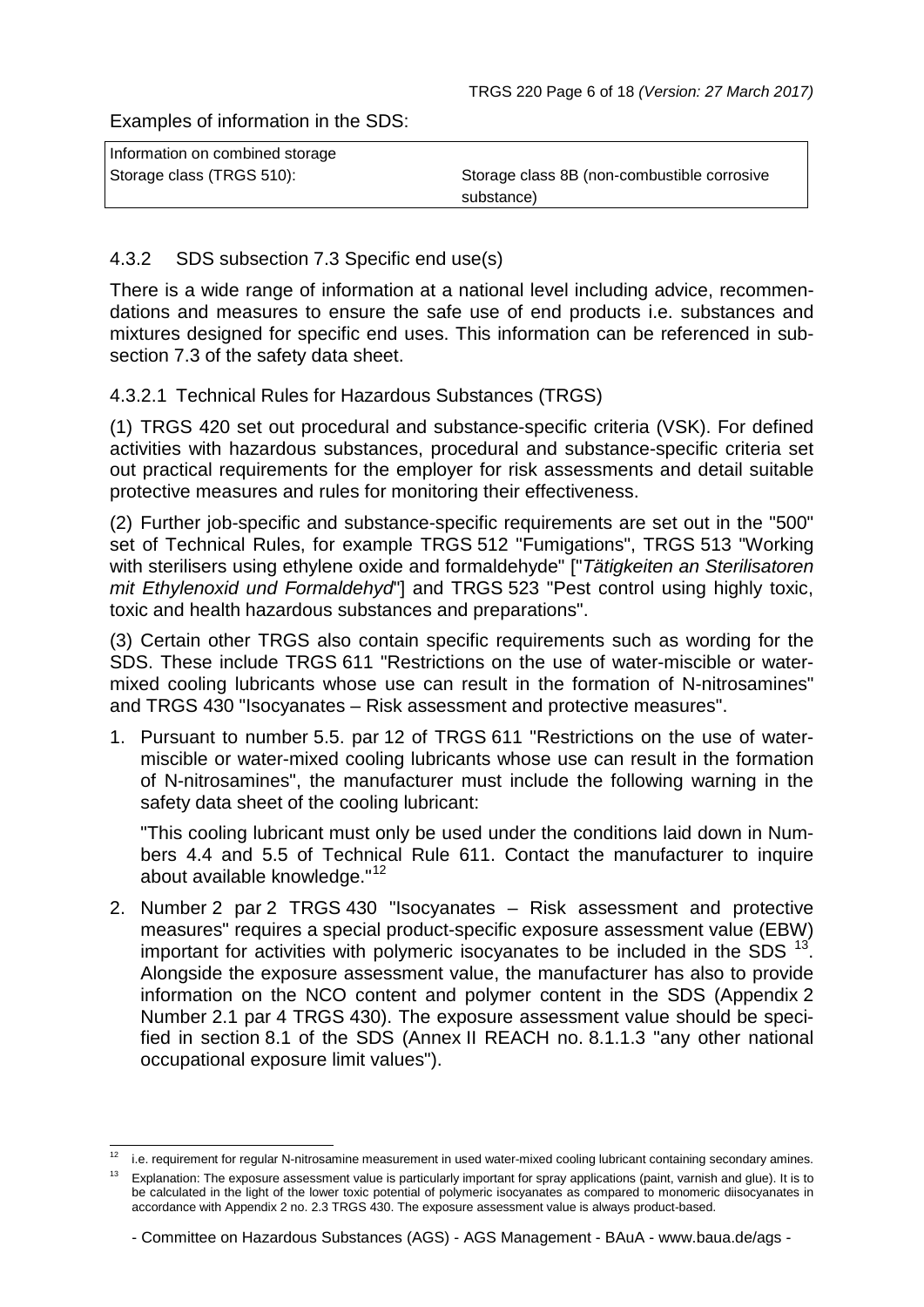- 4.3.2.2 Sector-specific and activity-specific guidance
- (1) Examples of sector-specific and activity-specific guidance:
- 1. Practical instructions for good working practice<sup>[14](#page-6-0)</sup>
- 2. *Empfehlungen Gefährdungsermittlung der Unfallversicherungsträger (EGU)*[15](#page-6-1) and
- 3. Codes of practice and information from the accident insurer on hazardous substances and for specific industries, for example
	- a) "Working Safely during the production of coatings" (DGUV Information 213- 094) or
	- b) "Working Safely in Laboratories Basic Principles and Guidelines" (DGUV Information 213-851)  $16$  or
- 4. Control Guidance Sheets for frequent activities with hazardous substances in the chemical industry $17$ ,
- 5. Exposure descriptions for the individual areas of the construction industry are, for example, available from GISBAU (information system on hazardous substances operated by the trade association for the building and construction sector). These descriptions provide information on compliance with and violations of limits on the basis of a wide range of workplace measurements.
- 6. Practical guidelines such as the "*Praxisleitfaden für den Umgang mit Epoxidharzen*" issued by the *Berufsgenossenschaft der Bauwirtschaft* building and con-struction industry trade association.<sup>[18](#page-6-4)</sup>
- (2) Examples of industry-specific hazardous substance and product assessments:
- <span id="page-6-7"></span>1. GISBAU, *Gefahrstoffinformationssystem der Berufsgenossenschaft der Bauwirtschaft* [Information system on hazardous substances operated by the trade association for the building and construction sector].[19](#page-6-5) The GISCODE or GISBAU product code is based on product categories that group together mixtures that have similar compositions, similar applications and similar health risks and that therefore require the same protective measures and procedures for handling and processing.
- 2. GisChem, *Gefahrstoffinformationssystem Chemikalien der Berufsgenossenschaft Rohstoffe und chemische Industrie (BG RCI) und der Berufsgenossenschaft Holz und Metall (BGHM)* [Hazardous substances information system of the trade associations for the raw materials and chemical industry and the timber and metal industry<sup>[20](#page-6-6)</sup>. This database provides information on hazardous substances and mixtures from the construction materials, chemical, timber, laboratory, leather, metal and paper industries.

<span id="page-6-0"></span><sup>14</sup> *[http://www.baua.de/de/Themen-von-A-Z/Gefahrstoffe/Arbeiten-mit-Gefahrstoffen/Arbeiten-mit-Gefahrstoffen.html.](http://www.baua.de/de/Themen-von-A-Z/Gefahrstoffe/Arbeiten-mit-Gefahrstoffen/Arbeiten-mit-Gefahrstoffen.html)* <sup>15</sup> *[http://www.dguv.de/ifa/praxishilfen/praxishilfen-gefahrstoffe/empfehlungen-gefaehrdungsermittlung-der-](http://www.dguv.de/ifa/praxishilfen/praxishilfen-gefahrstoffe/empfehlungen-gefaehrdungsermittlung-der-unfallversicherungstraeger-(egu)/index.jsp)*

*[unfallversicherungstraeger-\(egu\)/index.jsp](http://www.dguv.de/ifa/praxishilfen/praxishilfen-gefahrstoffe/empfehlungen-gefaehrdungsermittlung-der-unfallversicherungstraeger-(egu)/index.jsp)*

<span id="page-6-1"></span><sup>16</sup> <https://www.bgrci.de/fachwissen-portal/themenspektrum/laboratorien/arbeitshilfen/working-safely-in-laboratories/>

<span id="page-6-2"></span><sup>17</sup> *<http://www.baua.de/de/Themen-von-A-Z/Gefahrstoffe/EMKG/Schutzleitfaeden.html>*

<span id="page-6-4"></span><span id="page-6-3"></span><sup>18</sup> *<http://www.bgbau.de/gisbau/fachthemen/epoxi>*

<sup>19</sup> *<http://www.bgbau.de/gisbau>*

<span id="page-6-6"></span><span id="page-6-5"></span><sup>20</sup> *[http://www.gischem.de/index.htm](http://www.bgbau.de/gisbau)*

<sup>-</sup> Committee on Hazardous Substances (AGS) - AGS Management - BAuA - [www.baua.de/ags -](http://www.baua.de/ags)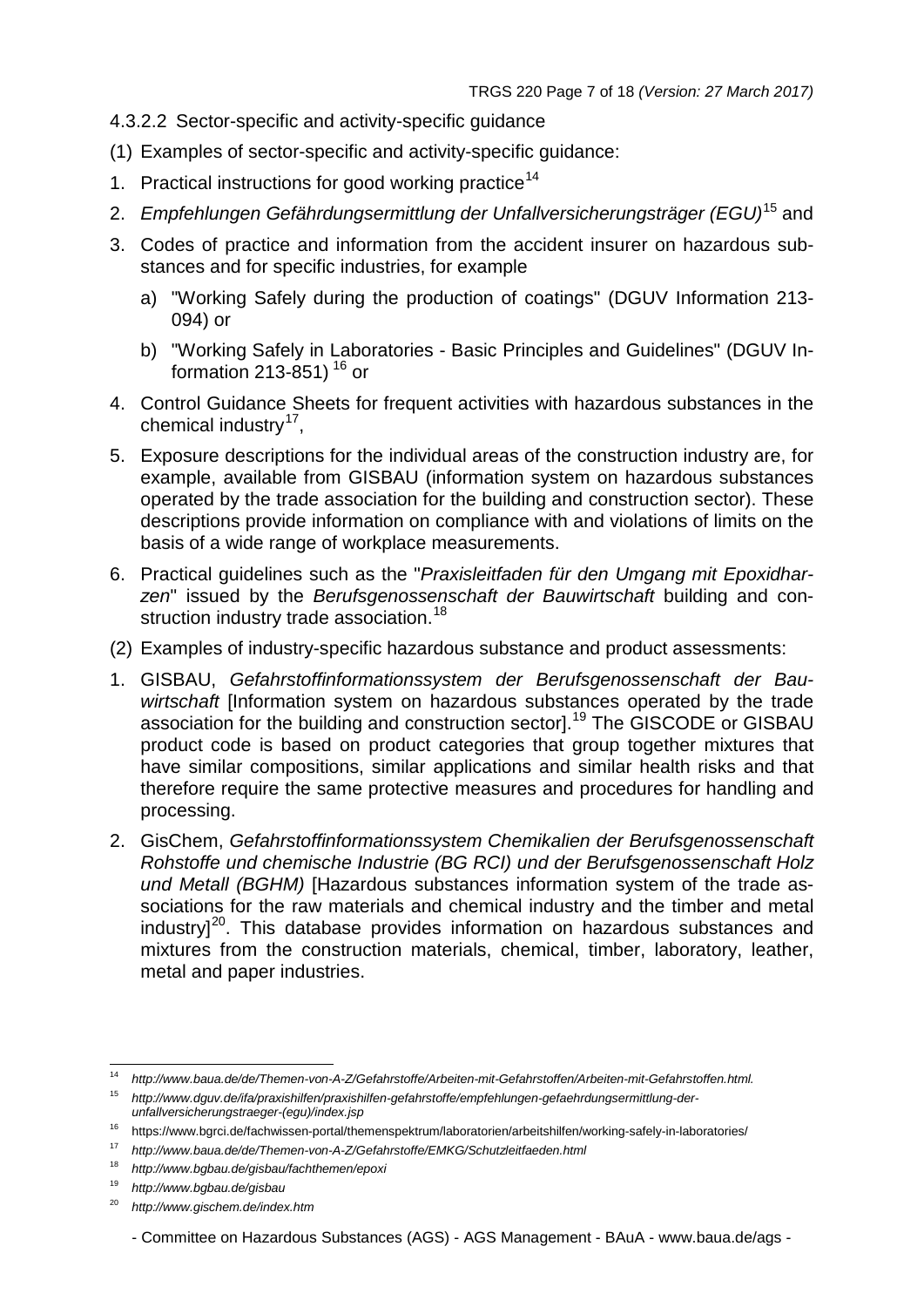Examples of information in the SDS:

| 7.3 Specific end use(s)        |                                                                 |
|--------------------------------|-----------------------------------------------------------------|
| Recommendations:               |                                                                 |
| Specific solutions for the in- | This product has the GISCODE ZP 1 (products containing cement,  |
| dustrial sector:               | low in chromate) (see SDS section 15). GISCODE ZP 1 provides    |
|                                | further information on safe use, protective measures and proce- |
|                                | dures. The code can be found in the GISBAU hazardous materials  |
|                                | database. $19$                                                  |

## **4.4 SDS section 8: Exposure controls/personal protection** (Subsection 8.1: Control parameters)

# 4.4.1 National occupational exposure limits

(1) In Germany, the national occupational exposure limits (AGW) are defined in TRGS 900 "Occupational exposure limits"[21.](#page-7-0) These are health-related exposure limits for air and are specified in mg/m<sup>3</sup> and for gases and vapours also in ml/m<sup>3</sup> (ppm). The occupational exposure limits pursuant to TRGS 900 are shift averages, generally for a daily exposure of eight hours a day, five days a week over the course of a person's working life. Exposure peaks during a shift are assessed on the basis of short-term exposure values. The substances are listed with their CAS Registry Number and EC number and it is therefore easy to find the required information.

(2) For additive-free solvent mixtures, the occupational exposure limit for hydrocarbon mixtures (AGW<sub>mixture</sub>) pursuant to TRGS 900 no. 2.9 applies. This occupational exposure limit is to be calculated using RCP. RCP stands for "Reciprocal Calculation Procedure", a method of calculation that uses the proportions by mass of the RCP groups and individual hydrocarbons in the liquid mixture. If insufficient information on the characterisation of the hydrocarbon mixture means that  $AGW<sub>mixture</sub>$  cannot be calculated, the *AGW* for the relevant lowest RCP group should be used to assess exposure (e.g. 200 mg/m<sup>3</sup> for the RCP group of C7-C8 aromatic hydrocarbons).

(3) Detailed information on the use of *AGW*mixture can be found in the *"Arbeitsplatzgrenzwerte für Kohlenwasserstoffgemische (RCP-Methode)"* occupational exposure limit information<sup>22</sup>. An "RCP calculator" for calculating AGW<sub>mixture</sub> is available on the website of the German Social Accident Insurance  $(DGUV)^{23}$  $(DGUV)^{23}$  $(DGUV)^{23}$ .

(4) Full occupational exposure limit information in the SDS should also include information on the short-term exposure (peak value) - if available -, on the source of the limit and on the month and year of the last change. TRGS 900 also contain substance-specific information on properties such as

<span id="page-7-0"></span><sup>21</sup> *<http://www.baua.de/de/Themen-von-A-Z/Gefahrstoffe/TRGS/TRGS-900.html>*

<span id="page-7-1"></span><sup>22</sup> *<http://www.baua.de/de/Themen-von-A-Z/Gefahrstoffe/TRGS/Arbeitsplatzgrenzwerte.html>*

<span id="page-7-2"></span><sup>23</sup> *[http://www.dguv.de/ifa/praxishilfen/praxishilfen-gefahrstoffe/software-arbeitsplatzgrenzwerte-fuer](http://www.baua.de/de/Themen-von-A-Z/Gefahrstoffe/TRGS/Arbeitsplatzgrenzwerte.html)[kohlenwasserstoffgemische/index.jsp](http://www.baua.de/de/Themen-von-A-Z/Gefahrstoffe/TRGS/Arbeitsplatzgrenzwerte.html)*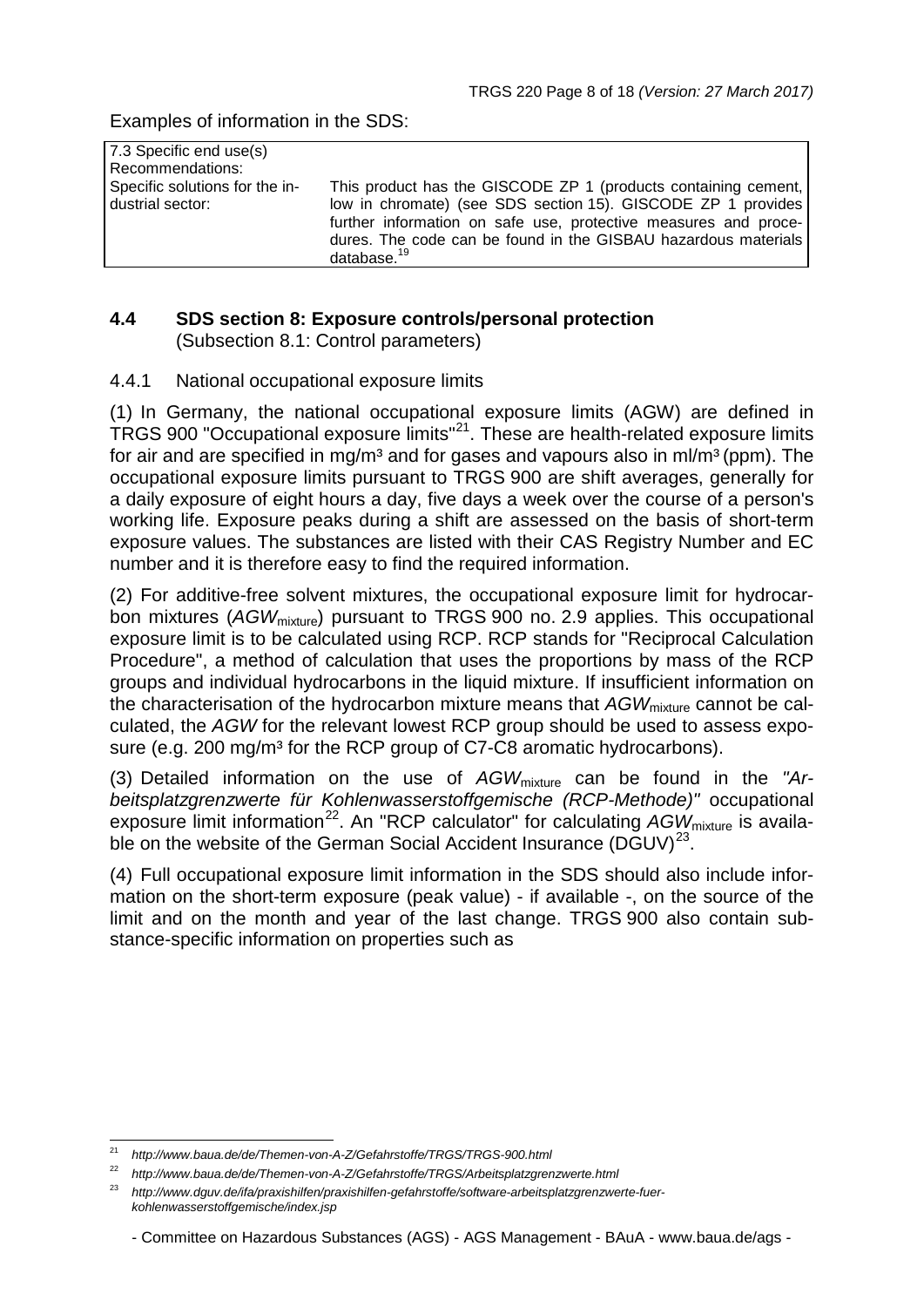- − skin absorption (H),
- − respiratory sensitisation (Sa),
- − skin sensitisation (Sh) and
- − teratogenicity

(Y: no risk in the event of compliance with *AGW* and *BGW*; Z: cannot be ruled out even if the *AGW* and *BGW* are complied with),

which are to be stated in the SDS to help the employer with the risk assessment. Examples of how to provide this information in the SDS are provided in number 4.4.6.

## 4.4.2 National biological exposure limits

(1) The "*Biologische Grenzwerte*" [biological exposure limits, *BGW*] are set out in TRGS 903 "*Biological limit values*". *BGW* are defined on the basis of reliable toxicological criteria for occupational health. As with the *AGW*, the underlying assumption is generally of a maximum exposure of eight hours daily and 40 hours a week. Complete BGW disclosure in the SDS also includes:

- 1. the parameter to be investigated,
- 2. the material tested (e.g. blood or urine),
- 3. the time of sampling and
- 4. the source of the BGW

A "*Biomonitoring Auskunftssystem*" biomonitoring database with a list of BGW and equivalents is available on the website of the Federal Institute for Occupational Safety and Health (BAuA)[24.](#page-8-0) Examples of information in the SDS are provided in number 4.4.6.

## 4.4.3 MAK and BAT values

Other criteria for assessing occupational exposure and biological exposure limits are set out in the MAK and BAT value list issued by the DFG. If neither TRGS 900 nor TRGS 903 contain limits for a given substance, the MAK value (maximum workplace concentration, *Maximale Arbeitsplatzkonzentration*) and BAT value (biological agent tolerance value, *Biologischer Arbeitsstoff-Toleranzwert*) should if available be specified in the SDS.

## 4.4.4 Other assessment criteria

(1) For certain carcinogenic substances, TRGS 910 "*Risk-related concept of measures for activities involving carcinogenic hazardous substances*" contain substance-specific acceptance- and tolerance concentrations and substance-specific equivalents for the biological material. An example of how to provide this information in the SDS is given in 4.4.6.

(2) For certain hazardous substances, assessment criteria in accordance with the notices [*Bekanntmachungen*] issued by the Federal Ministry of Labour and Social Affairs (BMAS) are to be specified.

(3) Pursuant to TRGS 402 "Identification and Assessment of the Risks from Activities involving Hazardous Substances: Inhalation Exposure", number 5.3.2 par. 3, inhala-

<span id="page-8-0"></span><sup>24</sup> *[http://www.baua.de/de/Themen-von-A-Z/Gefahrstoffe/Biomonitoring/Auskunftsystem\\_content.html](https://www.baua.de/DE/Themen/Arbeitsgestaltung-im-Betrieb/Gefahrstoffe/Biomonitoring/Biomonitoring-Auskunftssystem/Biomonitoring-Auskunftssystem_node.html)*

<sup>-</sup> Committee on Hazardous Substances (AGS) - AGS Management - BAuA - [www.baua.de/ags -](http://www.baua.de/ags)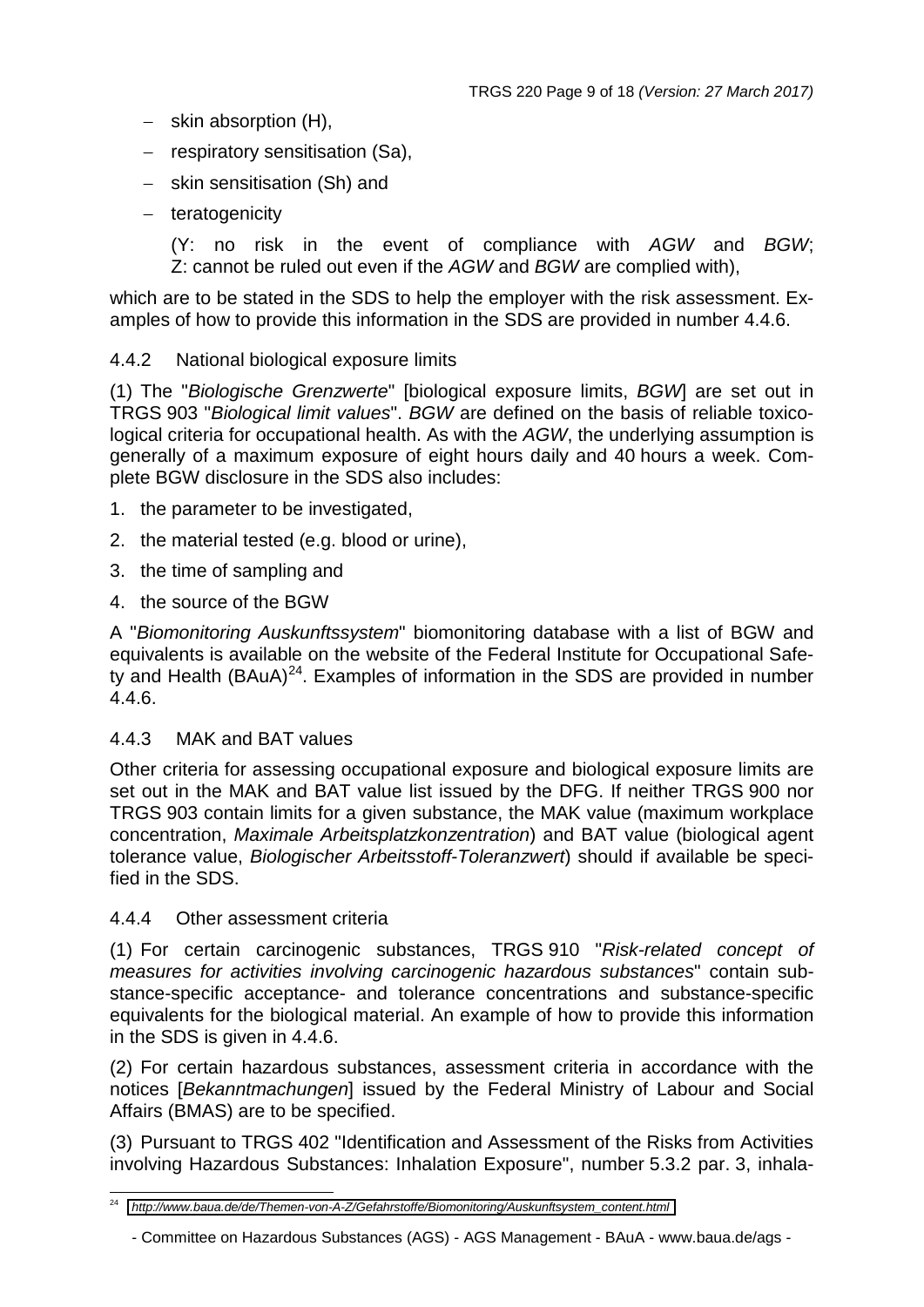tion DNEL can be used to help assess whether the protective measures in place are sufficient if no *AGW* is available. Number 3 BekGS 409 contains further information on the relationship between DNEL and the assessment criteria in GefStoffV.

(4) Irrespective of national limits, section 8 of the SDS should specify any DNEL<sup>[25](#page-9-0)</sup> and PNEC<sup>[26](#page-9-1)</sup> pursuant to the provisions of Annex II REACH.

## 4.4.5 Currently recommended monitoring procedures

(1) At a national level, monitoring of inhalation exposure in the workplace is governed by TRGS 402 "Identification and Assessment of the Risks from Activities involving Hazardous Substances: Inhalation Exposure".

(2) Please make sure that the right measuring procedure (sampling and analytical process) is used in each case for checking compliance with limits. Suitable analytical procedures can for example be found in the "Recommended measuring procedures for workplace measurements" published by the Federal Institute for Occupational Safety and Health (BAuA) and in the "Measurement of hazardous substances" ["*Messung von Gefahrstoffen*"] of the Institute for Occupational Safety and Health of the German Social Accident Insurance (IFA) The online database "GESTIS – Analytical methods" operated by the Institute for Occupational Safety and Health (IFA) also contains recognised measuring processes for a large number of substances<sup>[27](#page-9-2)</sup>.

<span id="page-9-0"></span><sup>&</sup>lt;sup>25</sup> DNEL: "Derived No Effect Level", derived level of exposure at which there is no damage to health (see also GESTIS DNEL list: *<http://www.dguv.de/ifa/gestis/gestis-dnel-datenbank/index.jsp>*).

<span id="page-9-1"></span><sup>&</sup>lt;sup>26</sup> PNEC: "Predicted No Effect Concentration" i.e. substance concentration below which no damaging effects are predicted in the environment in question.

<span id="page-9-2"></span><sup>27</sup> *<http://www.dguv.de/ifa/gestis/gestis-analysenverfahren-fuer-chemische-stoffe/index-2.jsp>*

<sup>-</sup> Committee on Hazardous Substances (AGS) - AGS Management - BAuA - [www.baua.de/ags -](http://www.baua.de/ags)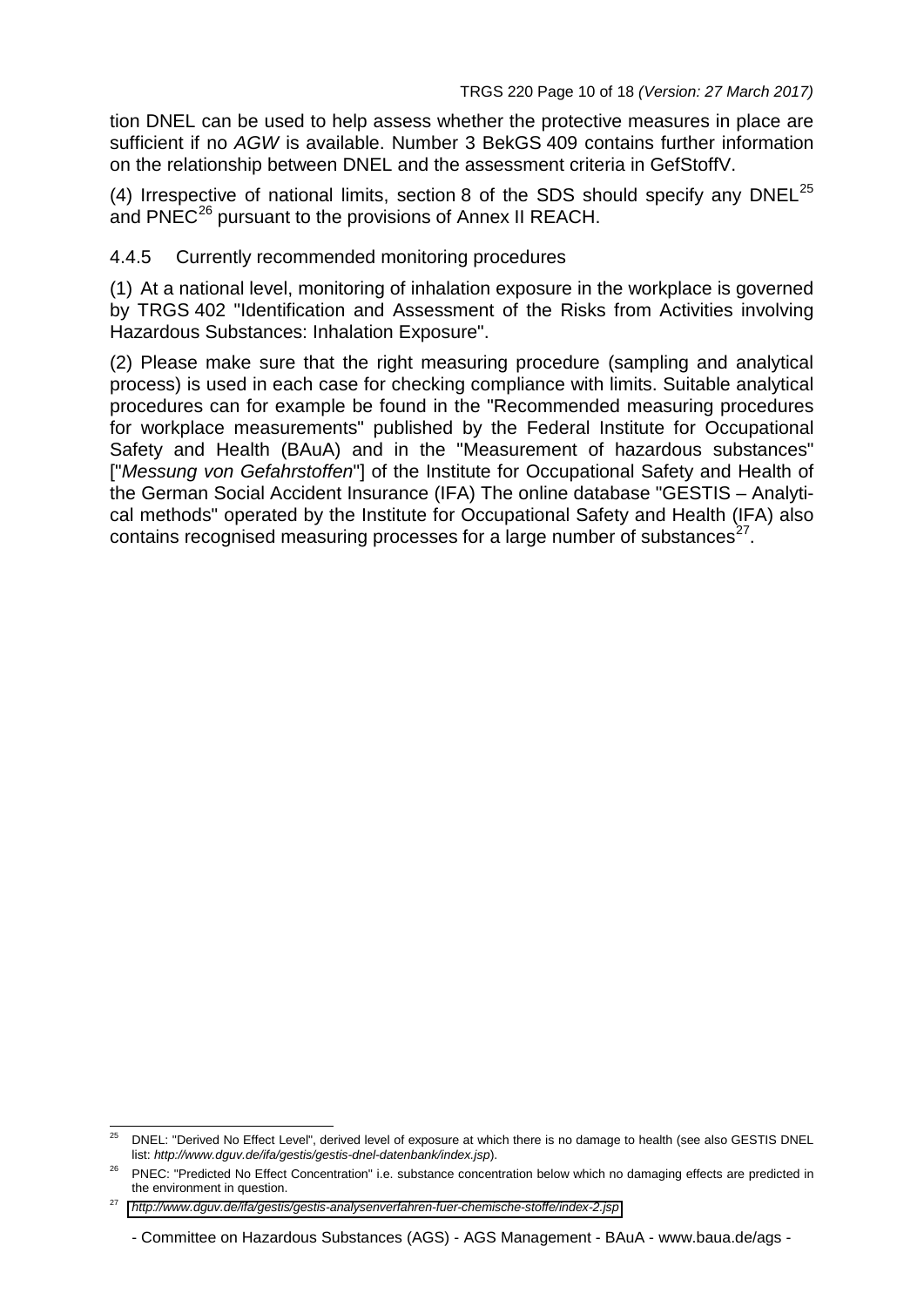4.4.6 Examples of how to provide this information in the SDS are provided in number 4.4.6.

|                                |                           | Limit                                |                                    | <b>Peak limit</b>        | <b>Source</b>   |  |
|--------------------------------|---------------------------|--------------------------------------|------------------------------------|--------------------------|-----------------|--|
| CAS no.                        | Type of limit             | in<br>in<br>mg/m <sup>3</sup><br>ppm |                                    | <b>Exceedance factor</b> |                 |  |
|                                | General dust limit (ASGW) |                                      |                                    |                          |                 |  |
| ---                            | Occupational expo-        | ---                                  | $1.25$ res-<br>pirable<br>fraction | 8                        |                 |  |
|                                | sure limit                |                                      | 10 inhala-<br>ble frac-<br>tion    | 2(II)                    | <b>TRGS 900</b> |  |
| Monitoring procedure: TRGS 402 |                           |                                      |                                    |                          |                 |  |

## (1) Example of occupational exposure limits for a powdered mixture

## (2) Example of occupational exposure limits for a solvent-based mixture

|                      |                                                                           | Limit     |                 | <b>Peak limit</b>                                                                 |             |                 |  |
|----------------------|---------------------------------------------------------------------------|-----------|-----------------|-----------------------------------------------------------------------------------|-------------|-----------------|--|
| CAS no.              | <b>Type of limit</b>                                                      | in<br>ppm | in<br>mg/m<br>3 | <b>Exceedance factor</b>                                                          | <b>Note</b> | <b>Source</b>   |  |
|                      |                                                                           |           |                 | Hydrocarbon mixtures, used as solvent (solvent hydrocarbons), free from additives |             |                 |  |
|                      | Occupational ex-<br>posure limit (calcu-<br>lated on the basis<br>of RCP) |           | 150             | 2(II)                                                                             |             | <b>TRGS 900</b> |  |
| Butan-1-ol           |                                                                           |           |                 |                                                                                   |             |                 |  |
| 71-36-3              | Occupational ex-<br>posure limit                                          | 100       | 310             | 1 <sub>(</sub> 1 <sub>)</sub>                                                     | Y           | <b>TRGS 900</b> |  |
| 1-Methoxy-2-propanol |                                                                           |           |                 |                                                                                   |             |                 |  |
| 107-98-2             | Occupational ex-<br>posure limit                                          | 100       | 370             | 2(1)                                                                              | Y           | <b>TRGS 900</b> |  |
|                      | 4-Methylpentan-2-on                                                       |           |                 |                                                                                   |             |                 |  |
| 108-10-1             | Occupational ex-<br>posure limit                                          | 20        | 83              | 2(1)                                                                              | H, Y        | <b>TRGS 900</b> |  |
|                      | Monitoring procedure: TRGS 402                                            |           |                 |                                                                                   |             |                 |  |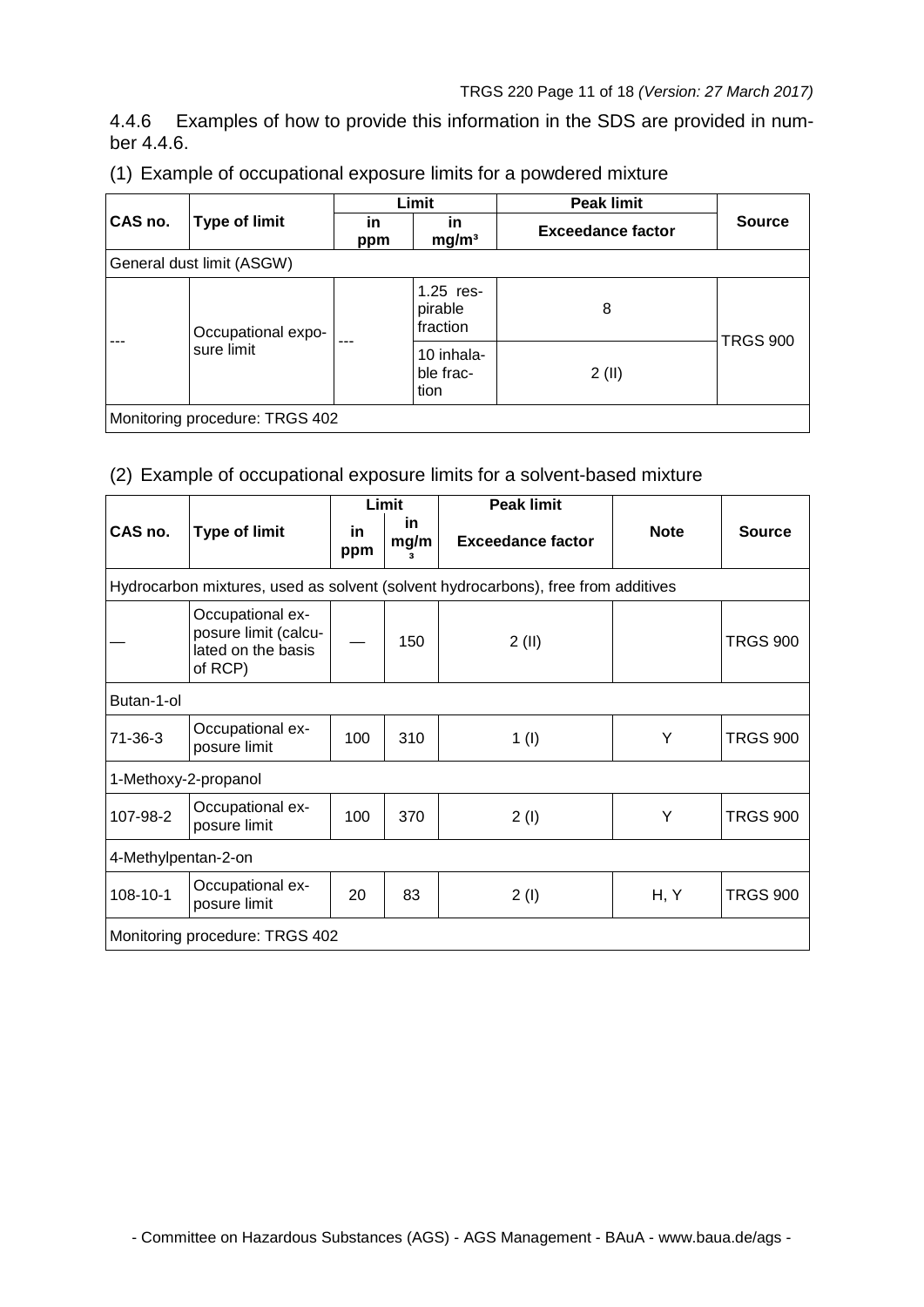(3) Example of biological limit values for a mixture:

| CAS no.                                       | <b>Type of limit Parameter</b> |                                                         | <b>Limit</b>      | <b>Material tested</b> | <b>Sampling time</b>                                | <b>Source</b>   |
|-----------------------------------------------|--------------------------------|---------------------------------------------------------|-------------------|------------------------|-----------------------------------------------------|-----------------|
| Acetone                                       |                                |                                                         |                   |                        |                                                     |                 |
| 67-64-1                                       | Biological<br>limit value      | Acetone                                                 | $80 \text{ mg/l}$ | Urine                  | End of expo-<br>sure/shift                          | <b>TRGS 903</b> |
| 2-Butoxyethanol                               |                                |                                                         |                   |                        |                                                     |                 |
| 111-76-2                                      | Biological<br>limit value      | <b>Butoxy</b><br>acetic acid                            | 100 mg/l          | Urine                  | For long-term<br>exposure: after<br>multiple shifts | <b>TRGS 903</b> |
|                                               |                                | <b>Butoxy</b><br>acetic acid<br>(after hy-<br>drolysis) | 200 mg/l          |                        |                                                     |                 |
| Monitoring procedure: AMR 6.2 <sup>28</sup> . |                                |                                                         |                   |                        |                                                     |                 |

(4) Example of a substance with substance-specific acceptance and tolerance concentrations:

| CAS no. | <b>Criterion</b>               | <b>Concentration</b> |            | <b>Note</b>                                               | <b>Source</b> |
|---------|--------------------------------|----------------------|------------|-----------------------------------------------------------|---------------|
|         |                                | in ppm               | in $mg/m3$ |                                                           |               |
| Benzene |                                |                      |            |                                                           |               |
| 71-43-2 | Acceptance concen-<br>tration  | 0.06                 | 0.2        | Acceptance concentration<br>associated with risk 4:10.000 |               |
|         | Tolerance concentra-<br>l tion | 0.6                  | 1.9        | <b>TRGS 910</b><br>Exceedance factor: 8                   |               |
|         | Monitoring procedure: TRGS 402 |                      |            |                                                           |               |

<span id="page-11-0"></span><sup>28</sup> Occupational Medicine Regulation (AMR) no. 6.2 "Biomonitoring"

<sup>-</sup> Committee on Hazardous Substances (AGS) - AGS Management - BAuA - [www.baua.de/ags -](http://www.baua.de/ags)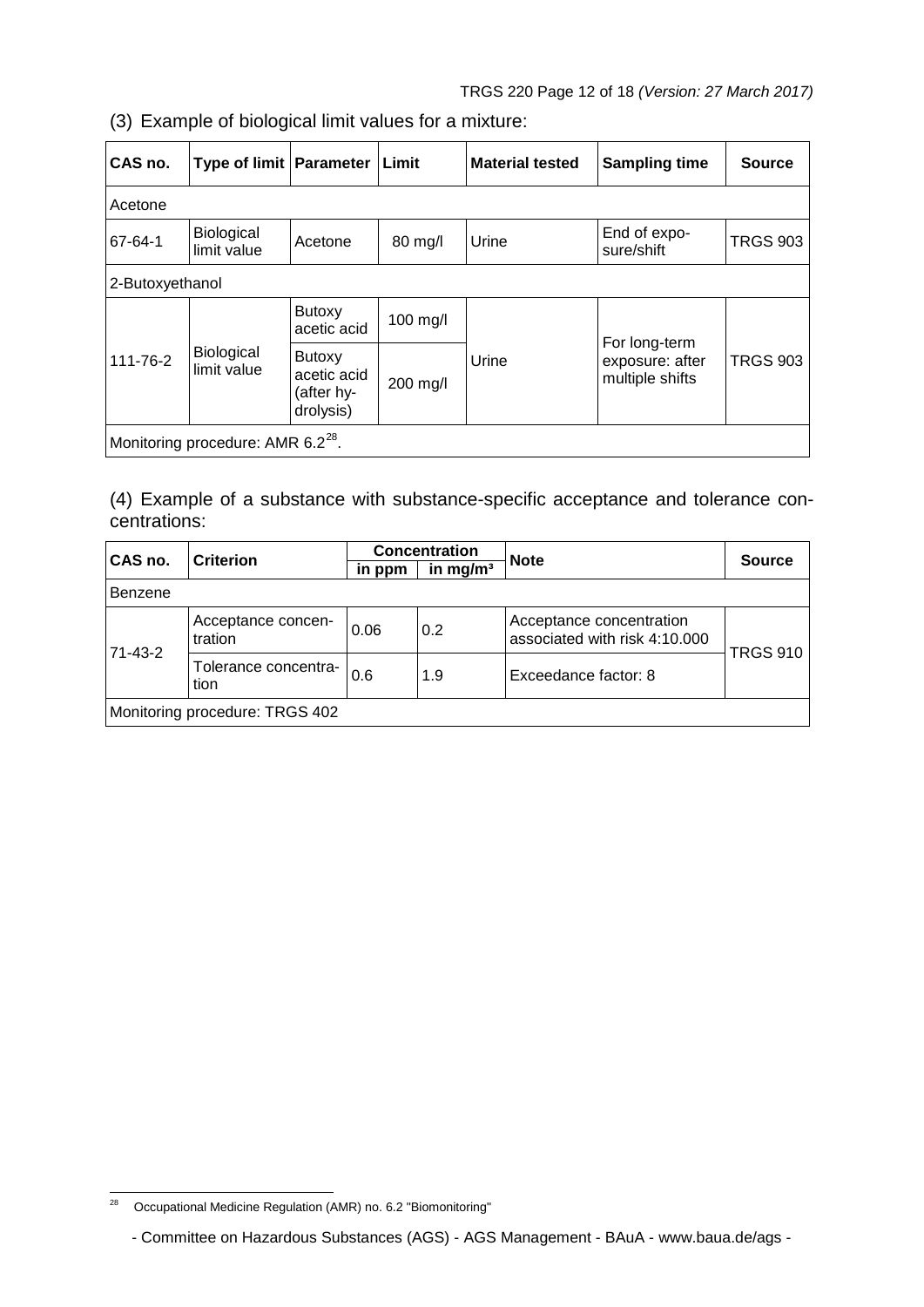(5) Example of a substance with substance-specific equivalents in biological material:

| CAS no.                  | <b>Criterion</b>                                    | <b>Parameter</b>                                                                                              |                            | Equivalent   Material tested | <b>Sampling time</b>                                                                             | <b>Source</b>   |  |  |  |
|--------------------------|-----------------------------------------------------|---------------------------------------------------------------------------------------------------------------|----------------------------|------------------------------|--------------------------------------------------------------------------------------------------|-----------------|--|--|--|
|                          | 1,3-Butadiene                                       |                                                                                                               |                            |                              |                                                                                                  |                 |  |  |  |
| tion<br>106-99-0<br>tion | Equivalent<br>value for<br>tolerance                | $3,4-$<br>dihydroxy-<br>butyl mer-<br>capturic<br>acid<br>(DHBMA)                                             | 2900 µg/g<br>creatinine    | Urine                        | End of expo-<br>sure/shift, in the<br>case of long-<br>term exposure                             |                 |  |  |  |
|                          | concentra-                                          | 2-hydroxy-<br>3-butenyl-<br>shifts<br>$80 \mu g/g$<br>Urine<br>mercap-<br>creatinine<br>turic acid<br>(MHBMA) | after multiple             |                              |                                                                                                  |                 |  |  |  |
|                          | Equivalent<br>value for<br>acceptance<br>concentra- | $3,4-$<br>dihydroxy-<br>butyl mer-<br>capturic<br>acid<br>(DHBMA)                                             | 600 µg/g<br>creatinine     | Urine                        | End of expo-<br>sure/shift, in the<br>case of long-<br>term exposure<br>after multiple<br>shifts | <b>TRGS 910</b> |  |  |  |
|                          |                                                     | 2-hydroxy-<br>3-butenyl<br>mercap-<br>turic acid<br>(MHBMA)                                                   | $10 \mu g/g$<br>creatinine | Urine                        |                                                                                                  |                 |  |  |  |
|                          | Monitoring procedure: AMR 6.2                       |                                                                                                               |                            |                              |                                                                                                  |                 |  |  |  |

# **4.5 National measures in SDS section 15: Regulatory information[29](#page-12-0)**

(1) Requirements under national regulations differ between products and applications, and no generally applicable rules can therefore be given for section 15.

(2) Information in accordance with the following national regulations should always be provided:

1. *Gesetz zum Schutz der arbeitenden Jugend* (*Jugendarbeitsschutzgesetz* – JArb-SchG) [Act on the protection of young people in employment]

Information on restrictions/bans on employment, for example: comply with employment restrictions pursuant to section 22 JArbSchG for young people.

2. *Gesetz zum Schutz von Müttern bei der Arbeit, in der Ausbildung und im Studium* (Mutterschutzgesetz - MuSchG) [Act on the protection of working mothers]

Indicate whether or not applicable.

3. *Verordnung über Anlagen zum Umgang mit wassergefährdenden Stoffen* (state VAwS or AwSV) [Regulations governing systems for handling substances hazardous to waters]

Specify the water hazard class<sup>[30](#page-12-1)</sup> (WGK) including the name of the water hazard

<span id="page-12-1"></span><span id="page-12-0"></span>At the time these TRGS were published, many national regulations had yet to implement classification and labelling in accordance with CLP. When the amended regulations enter into effect, this may bring changes which will have to be followed by the authors of SDS.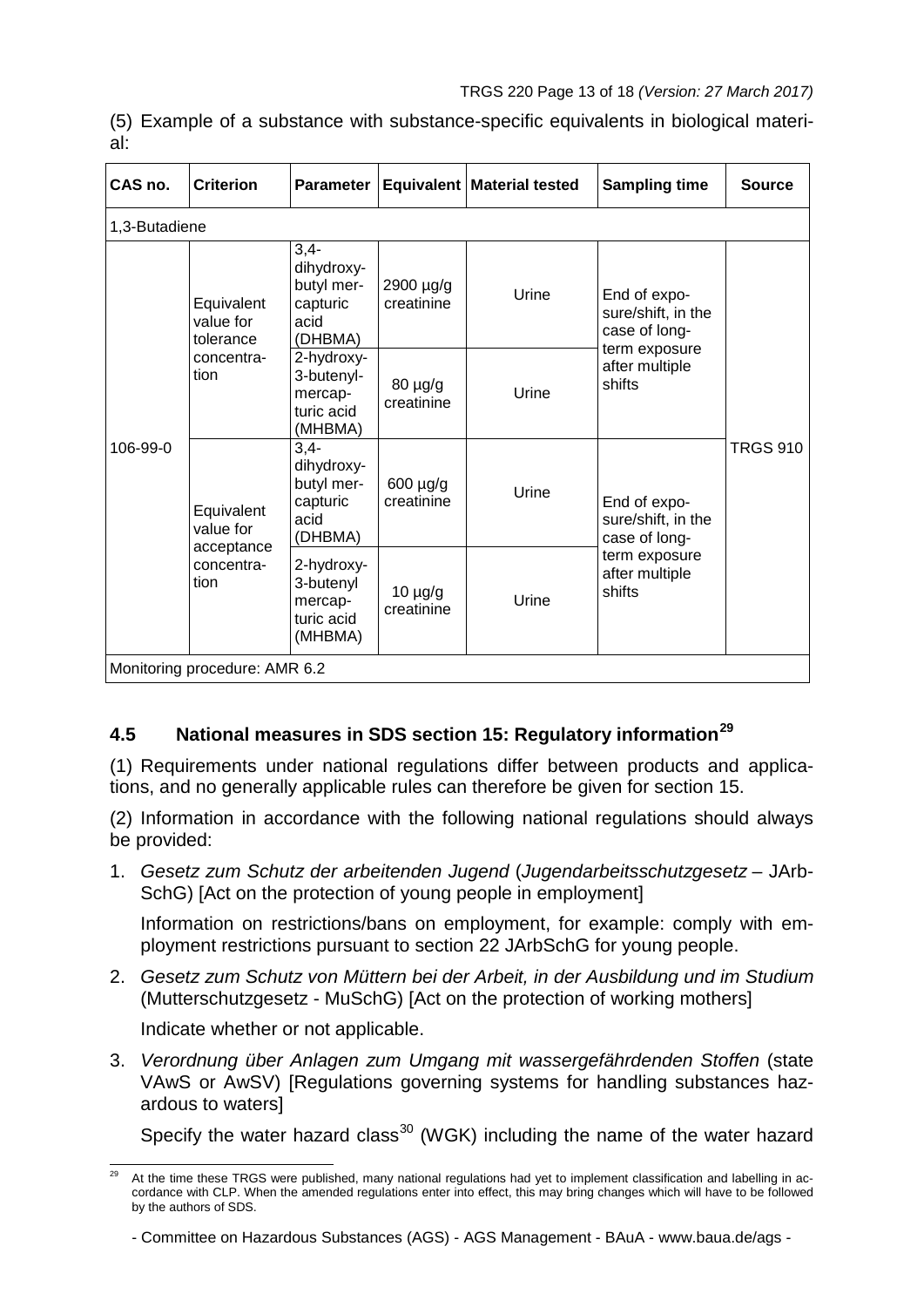class, and if applicable provide information on whether the substance or components of the mixture have dispersive or emulsifying properties.

In the case of mixtures, it is useful to state the percentage of constituent substances that are classified as WGK 1, 2 or 3, in particular for mixtures that are used to produce new mixtures.

4. *Zwölfte Verordnung zur Durchführung des Bundes-Immissionsschutzgesetzes* (12. BImSchV – *Störfall-Verordnung*) [Twelfth ordinance for the implementation of the Federal Immission Control Act]

Indicate whether or not applicable. If applicable, provide the product hazard classification pursuant to the *Störfall-Verordnung* and – if applicable – the hazard category or substance number and designation. This information can also be provided in the "EU rules" section ("Seveso Directive").

(3) Alongside compliance the specific legal provisions detailed in the ECHA Guidance, for example plant protection and biocide regulations, compliance with the following national regulations should also be indicated:

- 1. *Verordnung über Verbote und Beschränkungen des Inverkehrbringens gefährlicher Stoffe, Zubereitungen und Erzeugnisse nach dem Chemikaliengesetz* (*Chemikalien-Verbotsverordnung* – ChemVerbotsV) [Regulation on bans and restrictions on the marketing of hazardous substances, preparations and products pursuant to the Chemicals Act]
- 2. *Chemikalienrechtliche Verordnung zur Begrenzung der Emissionen flüchtiger organischer Verbindungen (VOC) durch Beschränkung des Inverkehrbringens lösemittelhaltiger Farben und Lacke* (ChemVOCFarbV – *Lösemittelhaltige Farbenund Lack-Verordnung*) [Chemical VOC paint regulations]

Relevant for solvent-based paints and varnishes. The following should be specified: product category, type and limit value for the VOC content of the finished product pursuant to Appendix II ChemVOCFarbV. The content of the Ordinance is identical to that of Directive 2004/42/EC ("Decopaint Directive"). All that is needed is a reference to this effect, for example: "See information on Directive 2004/42/EC".

3. *Verordnung über Sicherheit und Gesundheitsschutz bei der Bereitstellung von Arbeitsmitteln und deren Benutzung bei der Arbeit, über Sicherheit beim Betrieb überwachungsbedürftiger Anlagen und über die Organisation des betrieblichen Arbeitsschutzes* (*Betriebssicherheitsverordnung* – BetrSichV) [Industrial safety ordinance].

Relevant for example for gases under pressure and for explosion prevention requirements for substances and mixtures.

4. *Ausführungsverordnung zum Chemiewaffenübereinkommen* (CWÜV) [Ordinance implementing the Chemical Weapons Convention]

Relevant for substances pursuant to the appendices to CWÜV relating to the Convention on the Prohibition of the Development, Production, Stockpiling and Use of Chemical Weapons and on their Destruction. For substances pursuant to Appendix 1 CWÜV, the list number and type (toxic chemical or base substance) should be specified, and for substances pursuant to Appendix 2 (explosive sub-

or state: "not hazardous to waters"

<sup>-</sup> Committee on Hazardous Substances (AGS) - AGS Management - BAuA - [www.baua.de/ags -](http://www.baua.de/ags)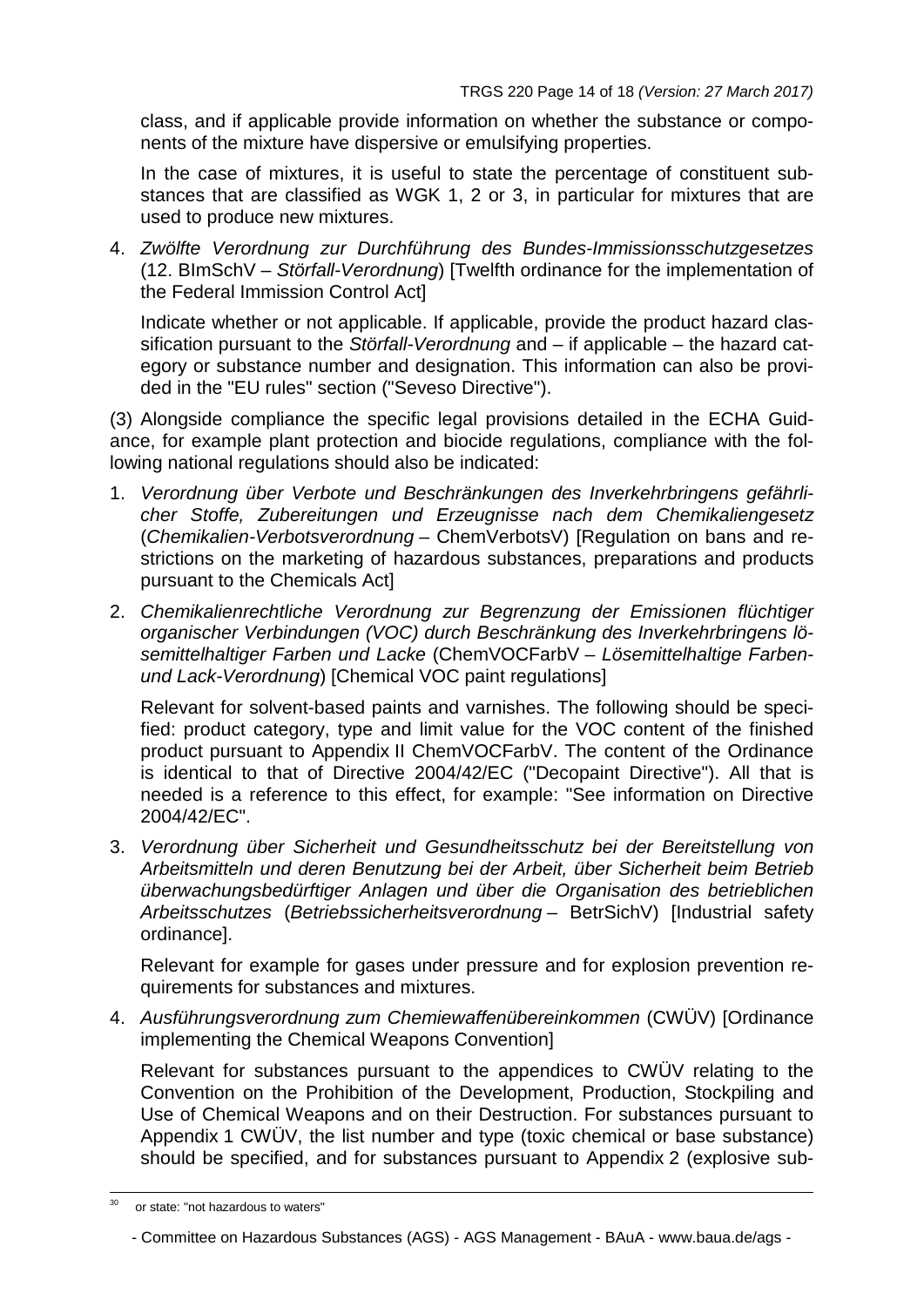stances), the substance name and empirical formula pursuant to Appendix 2.

5. *Gesetz über die Kontrolle von Kriegswaffen* (Kriegswaffen-KontrollG) [Weapons of war act]

Relevant for substances in chemical weapons of war pursuant to Appendix Part A III KWKG which Germany has undertaken not to produce.

6. *Gesetz zur Überwachung des Verkehrs mit Grundstoffen, die für die unerlaubte Herstellung von Betäubungsmitteln missbraucht werden können* (*Grundstoffüberwachungsgesetz* – GÜG) [Precursors monitoring act]

Relevant to substances pursuant to the Annex to Regulation (EC) No. 111/2005 relating to drug precursors. The category of substance, substance name (CN designation<sup>[31](#page-14-0)</sup>, if different), CN code and CAS No. should be provided.

7. Technical instructions on air quality control (TA Luft)

Number and category pursuant to TA Luft (if applicable) for relevant substances and relevant substances in mixtures.

8. *Zweite Verordnung zur Durchführung des Bundes-Immissionsschutzgesetzes* (2. BImSchV – *Verordnung zur Emissionsbegrenzung von leichtflüchtigen halogenierten organischen Verbindungen)* [Second Ordinance on the Implementation of the Federal Immission Control Act]

Relevant in the case of solvents containing halogenated hydrocarbons or other volatile halogenated organic compounds with a boiling point of up to 150  $^{\circ}$ C.<sup>[32](#page-14-1)</sup>

9. *Einunddreißigste Verordnung zur Durchführung des Bundes-Immissionsschutzgesetzes (31. BImSchV – Verordnung zur Begrenzung der Emissionen flüchtiger organischer Verbindungen bei der Verwendung organischer Lösemittel in bestimmten Anlagen – VOC-Verordnung*) [Thirty-first Ordinance on the Implementation of the Federal Immission Control Act]

Relevant: the disclosure of the organic solvent content<sup>[33](#page-14-2)</sup>. The specification of the content of other volatile organic compounds (VOC) is relevant for substances that are classified as carcinogenic, germ cell mutagenic or reproductive toxic pursuant to Regulation (EC) No. 1272/2008 and are to be labelled with H statements H340, H350i, H350, H360D or H360F.

The ordinance is largely identical to Part VI of the Annex to Directive 2010/75/EU. A reference such as "See information pursuant to Directive 2010/75/EU" is therefore sufficient.

The example below is of information in the SDS pursuant to EU Directive 2010/75/EU for a synthetic varnish that can be thinned with water and that contains

<span id="page-14-0"></span><sup>&</sup>lt;sup>31</sup> CN (Combined Nomenclature) is a standard EC eight-digit nomenclature for goods for foreign trade/customs purposes.

<span id="page-14-1"></span><sup>&</sup>lt;sup>32</sup> Please note: Special emissions reductions requirements apply when this solvent is used in surface treatment or extraction systems that do not require authorisation.

<span id="page-14-2"></span><sup>33</sup> The 31st BImSchV defines an organic solvent as a volatile organic compound which is used alone or in combination with other agents, and without undergoing a chemical change, to dissolve raw materials, products or waste materials, or as a cleaning agent, a dispersion medium, a preservative or a plasticiser, or as a viscosity adjuster or surface tension adjuster.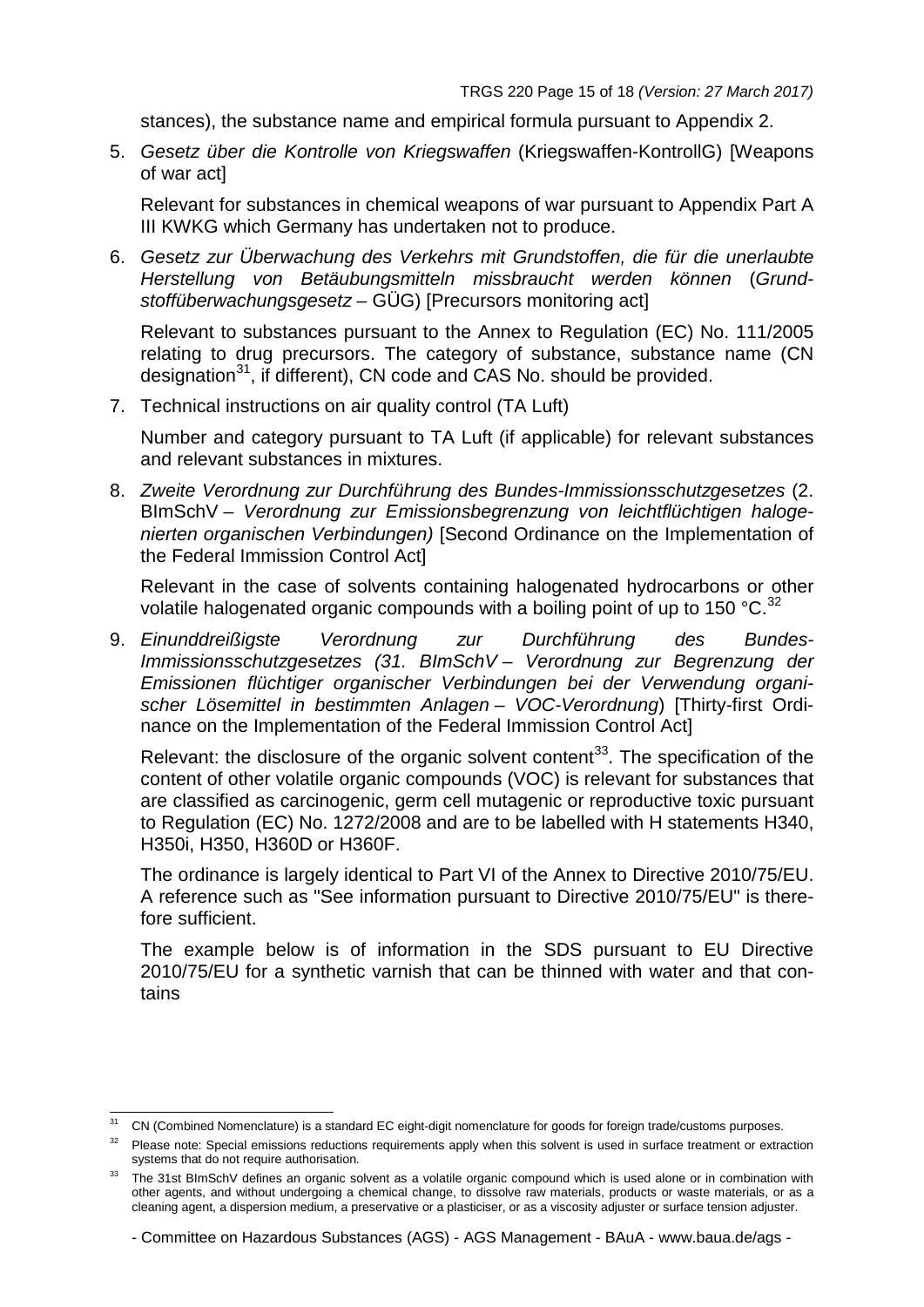2 % N-Methylpyrrolidone (CAS 872-50-4); classification Repr. 1B; H360D and 15–40% organic solvent, soluble in water; vapour pressure (20 °C) < 0.01 kPa

Solvent VOC: [34](#page-15-0)

| <b>VOC content</b> | Temperature | <b>Method</b> | Comment |
|--------------------|-------------|---------------|---------|
| ?1 %               | 20 °C       | Calculation   |         |

CMR or halogenated VOC constituents in the mixture:

| <b>VOC content</b> | <b>Components</b>   | CAS no.  | EG no.    |
|--------------------|---------------------|----------|-----------|
| 2%                 | N-Methylpyrrolidone | 872-50-4 | 212-828-1 |

Other relevant constituents:

| <b>Content</b> | <b>Components</b>         | <b>Method</b> |
|----------------|---------------------------|---------------|
| 12%            | Non-volatile constituents | Calculation   |

10. *Verordnung über Stoffe, die die Ozonschicht schädigen*, *Chemikalien-Ozonschichtverordnung* – ChemOzonSchichtV) [Ordinance on substances harmful to the ozone layer]. The substance name and fraction of the substance in the product should be specified.

Relevant to substances that lead to the depletion of the ozone layer, including but not limited to chlorofluorocarbons CFC (for example CFC-112, tetrachlorodifluoroethane).

11. *Verordnung zum Schutz des Klimas vor Veränderungen durch den Eintrag bestimmter fluorierter Treibhausgase* (*Chemikalien-Klimaschutzverordnung* – ChemKlimaschutzV) [Ordinance on the protection of the climate from changes caused by the input of certain fluorinated greenhouse gases]

Relevant for certain fluorinated greenhouse gases (F gases) pursuant to Regulation (EC) no. 842/2006. If applicable, the ChemKlimaschutzV should also be referenced.

12. *Gesetz über explosionsgefährliche Stoffe* (Sprengstoffgesetz – SprengG) [Explosive substances act]

Relevant for solid and liquid substances and mixtures that present a danger of explosion with common thermal, mechanical or other stimuli (explosive substances as defined in EU method A.14 in Regulation (EC) No. 440/2008).

<span id="page-15-0"></span><sup>&</sup>lt;sup>34</sup> The VOC content at 20 °C should always be specified.

<sup>-</sup> Committee on Hazardous Substances (AGS) - AGS Management - BAuA - [www.baua.de/ags -](http://www.baua.de/ags)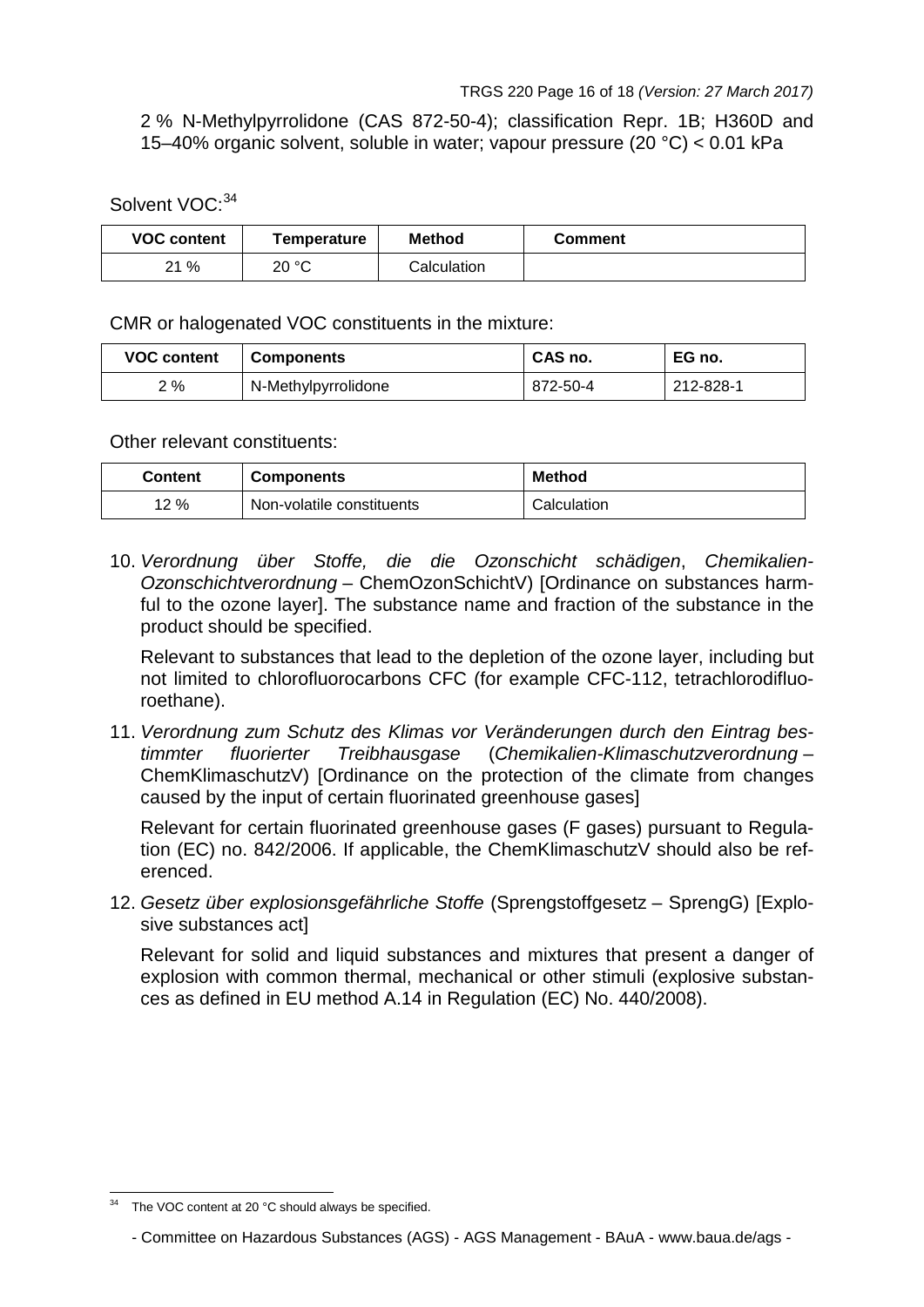The information required under legal regulations governing the handling of explosive substances as defined in SprengG in accordance with the national regulations on explosives, in particular *BAM-Bescheid-Nr.* [BAM notice no.], storage class pursuant to *2. SprengV* [Second ordinance on SprengG] including the packaging, tolerance and substance category should be provided.<sup>[35](#page-16-0)</sup>

13. *Gesetz über die Umweltverträglichkeit von Wasch- und Reinigungsmitteln* (*Wasch- und Reinigungsmittelgesetz* - WRMG) [Detergent and cleaning agent act]

If the substance is a detergent or cleaning agent or surfactant for the production of detergents, this must be indicated.

14. Technical Rules for Hazardous Substances (TRGS) and Announcements on Hazardous Substances (BekGS)

A reference is useful if there are substance-specific or substance categoryspecific TRGS, for example:

- a) TRGS 430 "Isocyanates Risk assessment and protective measures",
- b) TRGS 505 "Lead",
- c) TRGS 511 "Ammonium nitrate",
- d) TRGS 401 "Risks resulting from skin contact identification, assessment, measures" and TRBA/TRGS 406 "Sensitising substances for the respiratory system",
- e) TRGS 905 "List of substances that are carcinogenic, mutagenic or toxic for reproduction" and
- f) TRGS 910 "Risk-related concept of measures for activities involving carcinogenic hazardous substances".
- 15. BGI trade association information/codes of practice

References are useful if there are substance-specific codes of practice, for example DGUV Information 213-071 (M 005) "Hydrogen fluoride, hydrofluoric acid and inorganic fluorides", M 009 "Hydrogen peroxide" and Leaflet M 021 "Fluorinecontaining halogenated hydrocarbons".

(4) This list is not exhaustive. More information on referencing environmental regula-tions can be found on the website of the BAuA.<sup>[36](#page-16-1)</sup>

## **5 Qualifications for the authors of safety data sheets**

(1) The ECHA Guidance on the compilation of safety data sheets defines the competent person pursuant to Annex II REACH and provides information on his or her training and continued education.

(2) The *Gefahrstoffverordnung* uses a different term to that employed in the German ECHA and EU texts: "*fachkundige Person*" ("person with expert knowledge") instead of "competent person". Pursuant to section 2 par. 16 *Gefahrstoffverordnung*, a person with expert knowledge has the necessary specialist expertise to carry out work

<sup>35</sup> *[http://www.bam.de/de/service/amtl\\_mitteilungen/index.htm](http://www.bam.de/de/service/amtl_mitteilungen/index.htm)*

<span id="page-16-1"></span><span id="page-16-0"></span><sup>36</sup> *<http://www.baua.de/dok/3998892>*

<sup>-</sup> Committee on Hazardous Substances (AGS) - AGS Management - BAuA - [www.baua.de/ags -](http://www.baua.de/ags)